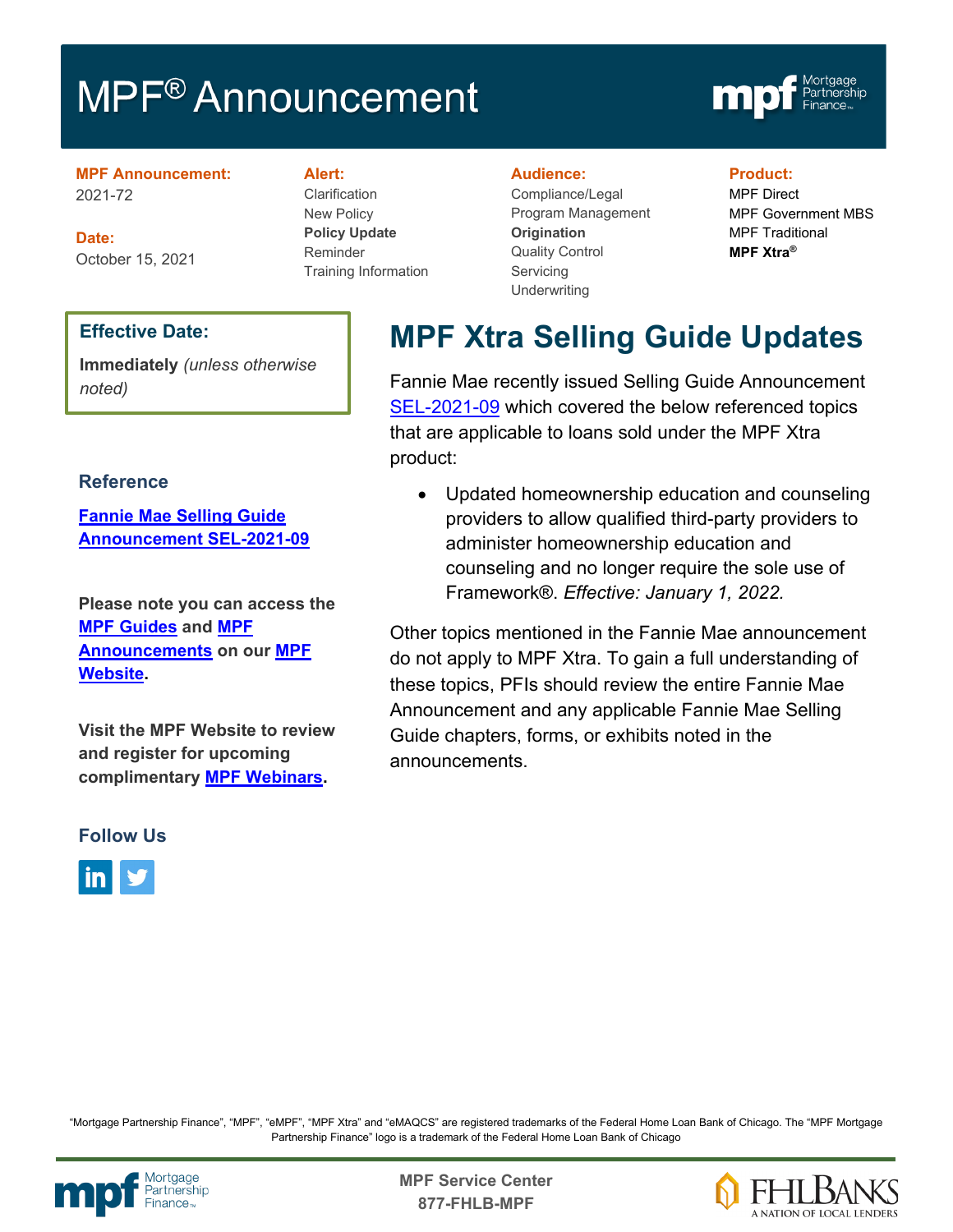

# **Selling Guide Announcement (SEL-2021-09)**  $\qquad \text{Oct. 6, 2021}$

The *Selling Guide* has been updated to include changes to the following:

- [Homeownership education](#page-1-0) and counseling providers: Allow qualified third-party providers to administer homeownership education and counseling and no longer require the sole use of Framework**®**.
- [Miscellaneous updates:](#page-1-1)
	- Factory-built housing code
	- Removal of constant maturity treasury indexed ARMs
	- Software Subscription Agreement Master Terms and Conditions

View the list of [impacted topics.](#page-2-0)

#### <span id="page-1-0"></span>**Homeownership education and counseling providers**

With this update we are allowing additional homeownership education and counseling providers. Beginning in 2015, we required the use of the Framework Homeownership, LLC online education program to satisfy our homeownership education requirement when applicable. We will now permit any qualified third-party provider, independent of the lender, to administer homeownership education. The third-party provider's content must be aligned with the National Industry Standards (NIS) for Homeownership Education and Counseling or with the U.S. Department of Housing and Urban Development (HUD) Housing Counseling Program, or provided by a HUD-approved counseling agency.

**Effective:** To give lenders and the industry time to prepare for this change and to give borrowers the benefit of the no-cost Framework option, this policy will be effective Jan. 1, 2022. Lenders must continue to use the Framework online education program for courses completed on or before Dec. 31, 2021 (unless an allowable exception applies). Beginning with courses completed on or after Jan. 1, 2022, lenders may use other third-party providers (in addition to Framework) that meet the requirements described above.

**N O T E :** *The homeownership education messages in Desktop Underwriter® (DU®) will be updated in a future release. We will also update the FNM Implementation Notes in the Uniform Loan Delivery Data Specification related to housing counseling to provide guidance on the completion of these data points (Sort IDs 576-579).* 

#### <span id="page-1-1"></span>**Miscellaneous updates**

**[B2-3-02, Special Property Eligibility and Underwriting Considerations: Factory-Built Housing](https://singlefamily.fanniemae.com/media/document/pdf/selling-guide-october-6-2021#page=260) an[d B4-1.4-02, Factory-Built](https://singlefamily.fanniemae.com/media/document/pdf/selling-guide-october-6-2021#page=597)  [Housing: Modular, Prefabricated, Panelized, or Sectional Housing:](https://singlefamily.fanniemae.com/media/document/pdf/selling-guide-october-6-2021#page=597)** Several years ago, the International Residential Code (IRC) replaced the Uniform Building Code (UBC). We have updated references accordingly.

**Removal of constant maturity treasury-indexed ARMs:** We previously communicated i[n LL-2021-05,](https://singlefamily.fanniemae.com/media/document/pdf/lender-letter-ll-2021-05-retirement-cmt-adjustable-rate-mortgage-products) *Retirement of CMT Adjustable-Rate Mortgage Products*, that we would no longer acquire ARM loans that use an index based on constant maturity treasury securities (CMT) and would retire all related CMT ARM plans. As a follow up, we have updated the *Selling Guide* and the *[Standard ARM Plan Matrix](https://singlefamily.fanniemae.com/media/document/pdf/standard-arm-plan-matrix)* to remove all references to CMT ARMs. The final delivery date provided for CMT ARM loans has passed. In addition, we removed some outdated content that was also in the Matrix and some policy from the Guide related to hybrid ARM pooling as this option is not currently available.